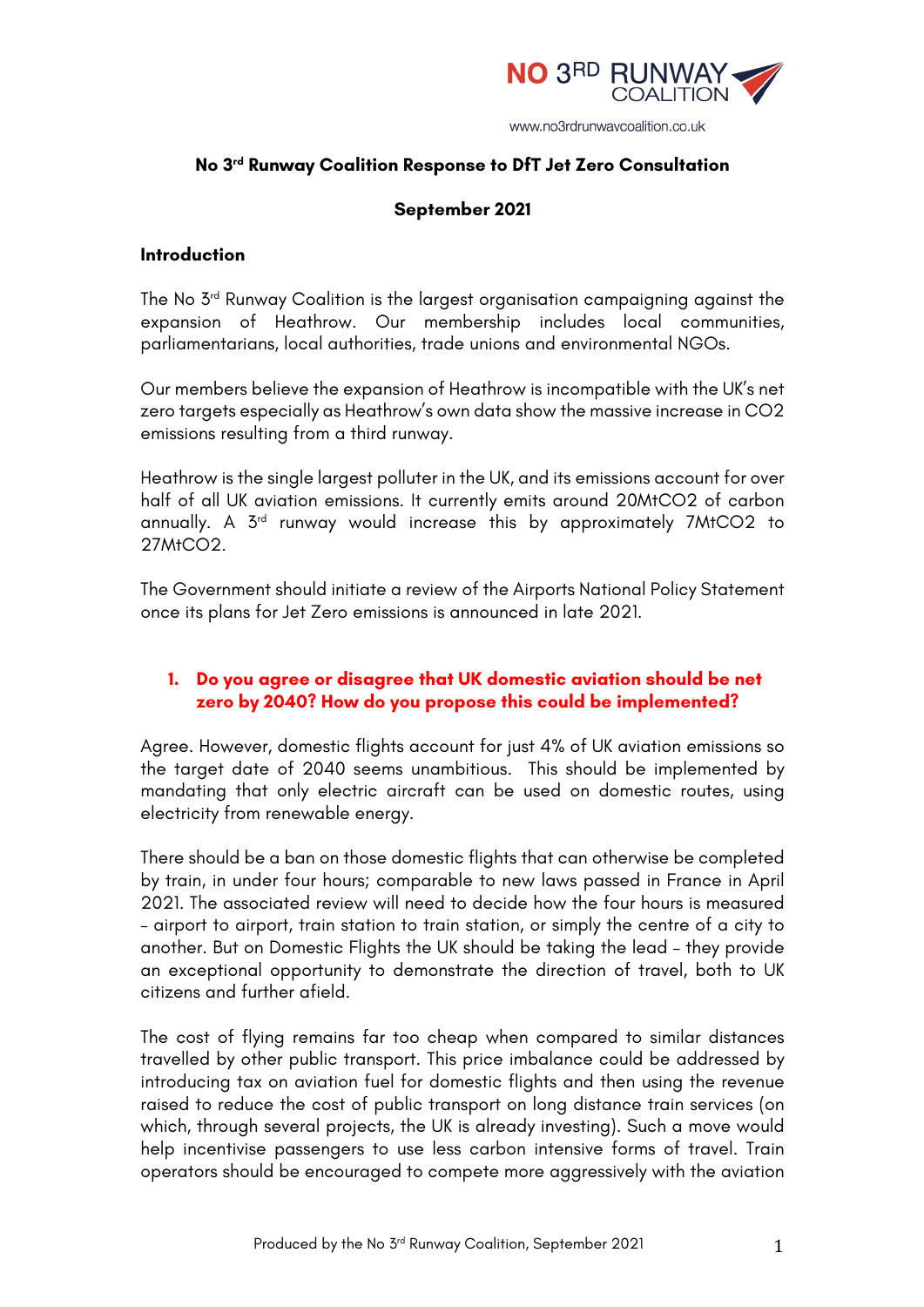

market where mode share is balanced towards flying, for example from London to the central belt of Scotland. The example of the new low-cost operator East Coast Trains, offering **all** fares lower than the average price of a plane ticket for the same route, should be encouraged.

# **2. Do you agree or disagree with the range of illustrative scenarios that we have set out as possible trajectories to net zero in 2050? Are there any alternative evidence-based scenarios we should be considering?**

Disagree. There are significant issues with the scenarios outlined as to how those reductions are delivered.

The focus should be on what is possible; not what may happen in many decades to come. Currently the scenarios through which aviation might decarbonise are extremely optimistic and based on speculative technological breakthroughs that are at best in their infancy, or do not yet exist.

The consultation contains little evidence to address the uncertainty identified in the scenarios, particularly what additional policy measures will be required to deliver net zero aviation, should technological breakthrough not occur. For example, how would Heathrow expansion – an additional 260,000 flights per year – fit with these targets with minimal, let alone no, breakthroughs of new technology. With 2035 being the earliest entry-into-service year, there is little room for delay.

It is not clear why the recommendation of the Climate Change Committee for some form of demand management measures to reduce aviation emissions in the next decade has not been properly considered, or an alternative policy proposal put forward. The Government should present a fresh aviation strategy, taking all of these measures and the recent carbon legislation, and its binding targets, into account.

### **3. Do you agree or disagree that we should set a CO2 emissions reduction trajectory to 2050?**

Agree. Although it is sensible to set an emissions reduction trajectory, there appears an absence of robust policy designed to ensure that the trajectory can be met.

There is insufficient clarity around the pace of aviation's recovery. The financial hit that the pandemic has delivered, in particular to large airports such as Heathrow, is likely to limit the capital available to invest in new aircraft or new technologies. Any delays to the introduction of less polluting aircraft is likely to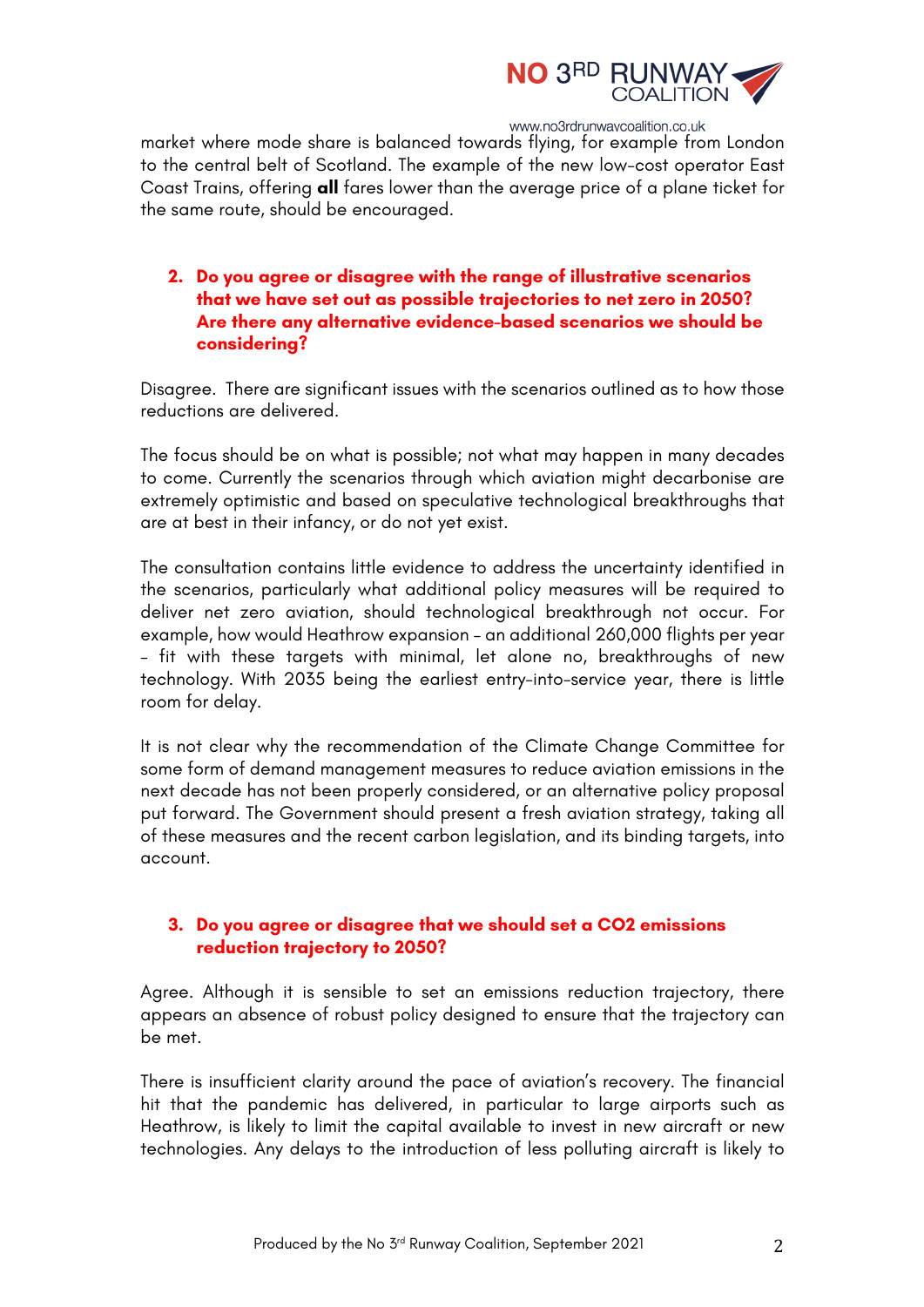

extend the operation of the existing fleet, thus reducing the capacity for such innovations to assist the decarbonisation effort.

# **a. Should the trajectory be set on an in-sector CO2 emissions basis (without offsets and removals) or a net CO2 emissions basis (including offsets and removals)?**

The trajectory should be on an in-sector  $CO<sub>2</sub>$  emissions basis. Offsetting is not a credible policy mechanism as it does not stop aircraft from emitting greenhouse gasses into the atmosphere. Thus, it should not count towards reaching net zero, as advised by the CCC in the 6th Carbon Budget.

Carbon removal such as direct air capture has not yet been developed and proven be operationally effective. There are also associated issues as to whether the carbon is stored or used.<sup>1</sup> Such initiatives may not increase carbon emissions, but they may not reduce them either.

# **b. Do you agree or disagree with the possible trajectories we have set out, based on our high ambition scenario, which have in-sector CO2 emissions of 39 Mt in 2030, and 31 Mt in 2040 and 21 Mt in 2050, or net CO2 emissions of 23-32 Mt in 2030, 12-19 Mt in 2040 and 0 Mt in 2050?**

We disagree with the trajectory of allowing emissions to increase up to 2030. Reductions in emissions are required in aviation now, if Government are to meet their target of 78% reduction by 2035.

Heathrow expansion would add an additional 7MtCO2 per annum. In all the scenarios, the overall increase in emissions would be significantly lower were Heathrow not expanded.

### **4. Do you agree or disagree that we should review progress every five years and adapt our strategy in response to progress?**

An annual review would appear more appropriate, as it is not obvious that a progress review every 5 years – just once per Parliament – will be sufficient to address the challenge of decarbonisation of the aviation sector.

Government policy will need to evolve far more quickly should the presumed investments and technological developments not occur at the pace hoped for leaving emissions higher for longer.

<sup>&</sup>lt;sup>1</sup> Transport & Environment (2021) What role for Direct Air Capture (DAC) in e-kerosene? https://www.transportenvironment.org/sites/te/files/publications/DAC%20briefing%20e4tech%20report. docx%20%283%29.pdf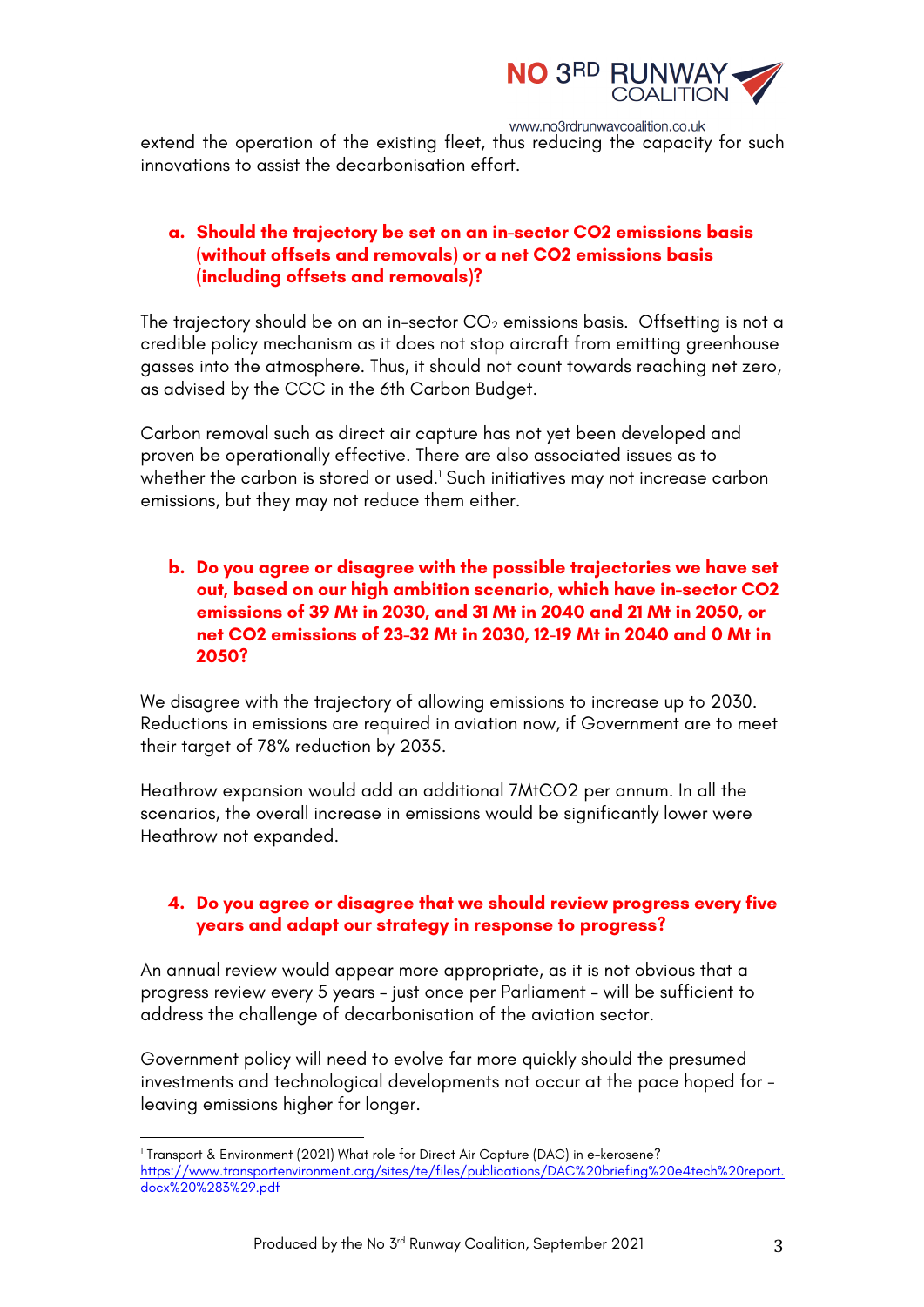

# **5. Do you agree or disagree with the overall approach to improve the efficiency of our existing aviation system?**

Disagree. The assumption of 2% efficiency gain per annum conflicts with the available evidence.

The International Civil Aviation Organisation (ICAO) in 2019 assumed long-term overall efficiency gains, even under the most optimistic scenario, of 1.37% per annum. This includes improvements associated with both technology and operations.2 The United Nations Environment Programme UNEP similarly states that likely improvements in aircraft airframes and engines in the next 20 or so years will improve the burn-fuel metric by around 1.2% per year.<sup>3</sup>

These potential efficiency gains do not come close to matching the projected and desired growth (5% per annum) from the aviation industry and are simply insufficient to reduce emissions from the current level.

# **6. What more or differently could be done to ensure we maximise efficiency within the current aviation system?**

Pidcock and Yeo (2016), show that carbon emissions from international aviation will still represent 12% of the 205Gt remaining global CO2 budget in 2050, even if technological and operational efficiencies are maximised and the total demand for conventional jet fuel is met with alternatives. This may rise to 20% should alternative jet fuels not become available in sufficient quantities. 4

That is why the government should be considering robust demand management measures, including the introduction of a frequent flyer levy.

# **7. Do you agree or disagree with the overall approach for the development and uptake of SAF in the UK?**

Disagree. The consultation provides no policy clarity or indication of the size of, if any, investment that Government believes is necessary to support the development of SAF.

Biofuels in general are a complex solution to manage as they can only be considered 'sustainable' if recruited from waste streams (which requires external

<sup>2</sup> ICAO (2019) Environmental Trends in Aviation to 2050 https://www.icao.int/environmentalprotection/Documents/EnvironmentalReports/2019/ENVReport2019\_pg17-23.pdf  $3$  UNEP (2020) Emissions Gap Report.

https://wedocs.unep.org/xmlui/bitstream/handle/20.500.11822/34431/EGR20ch5.pdf?sequence=3 <sup>4</sup> Pidcock & Yeo (2016). *Analysis: aviation could consume a quarter of 1.5C carbon budget by 2050.*  Retrieved from: https://www.carbonbrief.org/aviation-consume-quarter-carbon-budget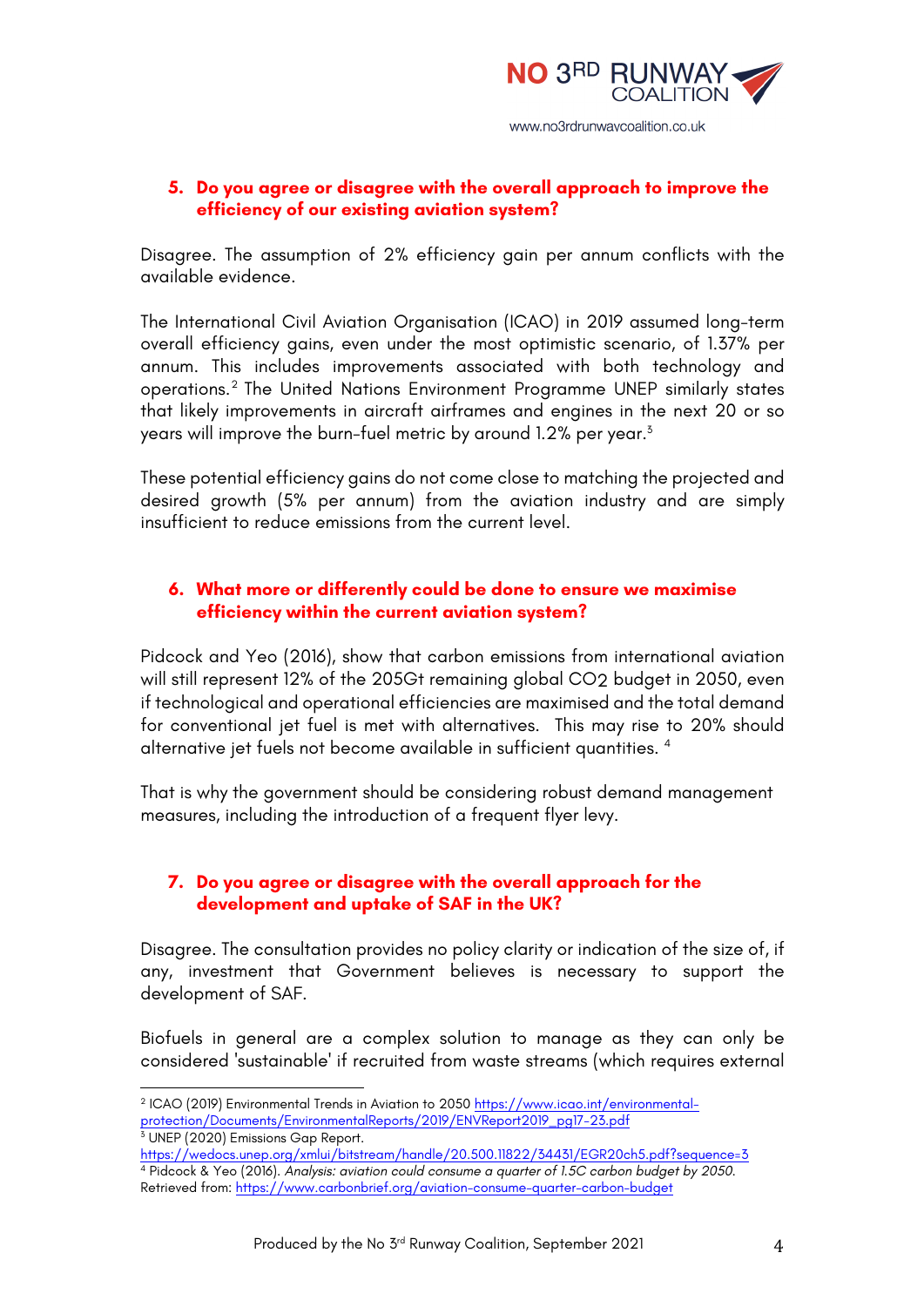

verification). This could discourage waste reduction strategies and encourage the deliberate creation of 'waste' oils. Biofuels directly sourced from crops would not qualify as sustainable.

Large-scale production of alternative jet fuels could also aggravate the environmental impacts linked with intensive agriculture of dedicated bioenergy feedstocks (Novelli, 2011)<sup>5</sup>, and result in an absolute increase of carbon emissions from international aviation (Staples et al., 2018)<sup>6</sup>. The proposed approach does not appear to take this into account.

In 2010, the aviation industry pledged to source 10% of fuels from sustainable sources in 2020. Yet by 2018, the industry had managed to source a grand total of just0.002%. Sustainable Aviation Fuel (SAF) production today is still less than 1 percent of overall jet fuel supply – despite it being pitched by the industry as the panacea for decarbonisation.

The current global targets for approximately 50% alternative jet fuel use in 2050 would require three new bio-jet fuel refineries to be built every month for the next 30 years. Today there are just two facilities – the market is not delivering at the pace required.

There are unresolved issues around the definition of 'sustainable' for Sustainable Aviation Fuels (SAF) as there is not a single internationally agreed definition of SAF, nor is it clear how emissions in production are accounted for. There is an assumption of benefit of waste being turned into fuel as opposed to being left to rot (thus generating methane), however jet fuel from waste could still generate similar levels of carbon emissions as kerosene. In order to achieve net zero both the methane and carbon emissions need to be avoided.

The Climate Change Committee (CCC) advises that we shouldn't plan for aviation biofuel to exceed 10% of total aviation fuel use by 2050.7 The International Energy Association (IEA) Sustainable Development Scenario (SDS), anticipates biofuels reaching around 10% of aviation fuel demand by 2030, and close to 20% by 2040.8

However, the price of biofuel is again crucial. Lu (2018) discovered a cost benefit ratio of more than five has been shown for biofuel usage, suggesting that this is not economical, compared with traditional fuel. The results show that it is not until the biofuel price is just around 8-11% higher than the traditional fuel that the use

protection/GFAAF/Documents/SW\_WP9\_D.9.1%20Final%20report\_released %20July2011.pdf

<sup>5</sup> Novelli, P. (2011) Sustainable way for alternative fuels and energy in aviation (SWAFEA), report prepared for the European Commission's directorate general for mobility and transport. https://www.icao.int/environmental-

<sup>&</sup>lt;sup>6</sup> Staples, M.D., Malina, R., Suresh, P., Hileman, J.I., Barrett, S.R.H., 2018. Aviation CO<sub>2</sub> emissions reductions from the use of alternative jet fuels. Energy Pol. 114 (C), 342–354.

https://doi.org/10.1016/j.enpol.2017.12.007

<sup>7</sup> https://www.theccc.org.uk/wp-content/uploads/2013/04/Aviation-factsheet.pdf

<sup>8</sup> https://www.iea.org/commentaries/are-aviation-biofuels-ready-for-take-off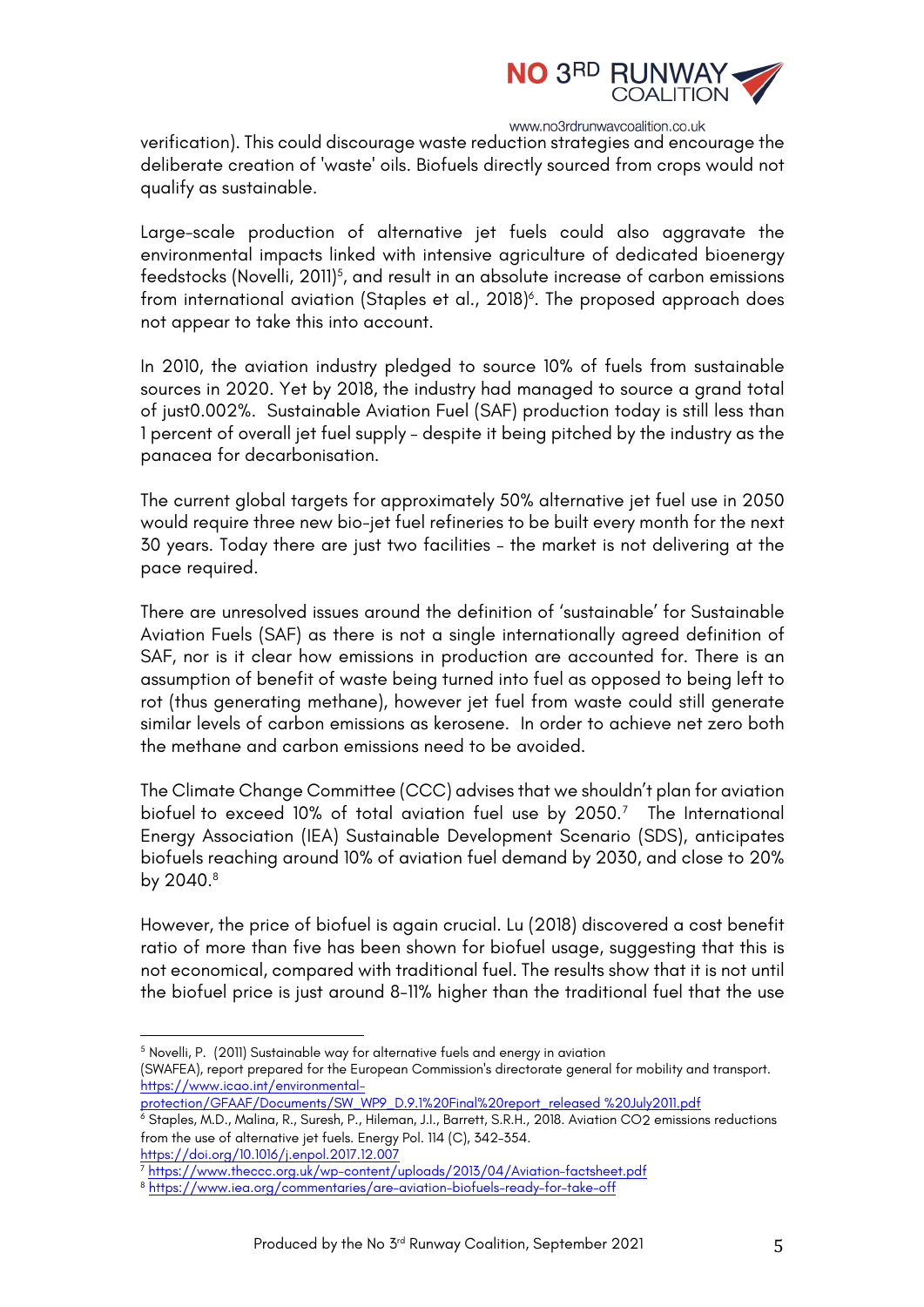

of biofuel becomes more economical than traditional fuel. <sup>9</sup> Thus, whilst alternative jet fuels may play a role it is not yet clear how significant this role might be in terms of decarbonisation.

In our view 2030 is too late before a SAF-specific review is undertaken. An initial review should be taken by 2025 at the latest and then on an annual basis thereafter to ensure that both the proposed policy framework and the industry is delivering as required.

# **8. What further measures are needed to support the development of a globally competitive UK SAF industry and increase SAF usage?**

A report commissioned by the Department for Transport to investigate the feasibility of commercial SAF plants in the UK found that there is a pool of UK and international developers that could build such plants. However, there is significant technology risk, high capital costs and uncertainty on the monetary value of policy support, meaning that this industry needs to overcome a number of key barriers before it can even take off. The study concludes that first-of-a-kind commercial plants could cost between £600m - £700m.10

It is not clear how much investment industry or Government is willing to commit to enable alternative aviation fuels generation to be scaled up and sold at a price that is competitive with kerosene.

It is difficult to make a strong case for public investment in such risky initiatives that benefit one sector when there are many pressing demands for public capital that could more effectively address the decarbonisation challenge.

# **9. Do you agree or disagree with the overall approach for developing zero emission flight in the UK?**

The industry's own assessment suggests that even if a technological breakthrough does become commercially available before 2050, new technological developments in the aviation sector usually take up to a couple of decades before reaching maturity (IATA, 2013). $^{\text{II}}$ 

Additionally, new lower emission aircraft may not be operational by the date predicted in the even the least ambitious scenarios and might not be viable for long haul or even longer short haul flights until a date much later than this.

<sup>9</sup> Lu, C. (2018) When will biofuels be economically feasible for commercial flights? Considering the difference between environmental benefits and fuel purchase costs. Journal of Cleaner Production Volume 181, 20 April 2018, Pages 365-373. https://doi.org/10.1016/j.jclepro.2018.01.227

<sup>10</sup> https://www.e4tech.com/uploads/files/final-report-aviation-abdc-feasibility-study-issue-v1-0.pdf <sup>11</sup> IATA, 2013. Technology Roadmap, fourth ed. Retrieved from:

https://www.iata.org/whatwedo/environment/Documents/technology-roadmap-2013.pdf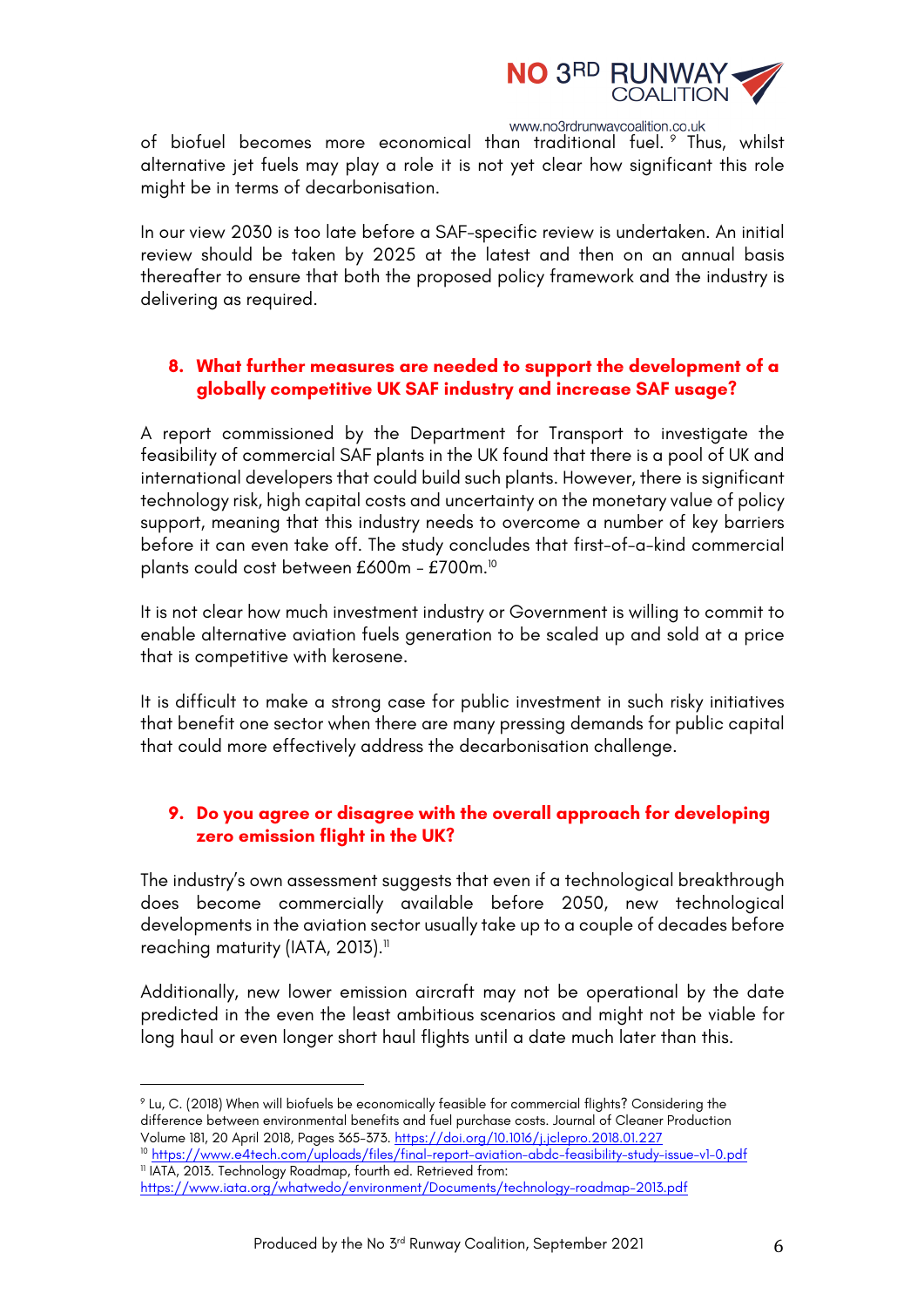

## **Electric Aircraft**

Analysis by Fellow Travellers<sup>12</sup> reveals that electric aircraft in development today have the technical potential to cut 13% of UK aviation's greenhouse gas emissions. Delivering this level of emissions reduction before 2050 would require regulation and major market intervention to accelerate product development and fleet turnover cycles.

Engineering constraints mean larger gains are unlikely in this timeframe, and it is probably not possible for transatlantic-range battery powered craft to be economically viable. There are no electric aircraft currently in development, whatsoever, which could compete with much of the current global civil aviation fleet on range or capacity.

Electric aircraft will not reduce their weight due to fuel combustion over the duration of a flight. This means that, on a like for like basis, electric aircraft may be heavier on arrival leading to an increase of airframe noise.

# **Hydrogen**

In June 2021, Airbus told the EU that most airliners will rely on traditional jet engines until at least 2050. They plan to develop the world's first zero-emission commercial aircraft by 2035, but assert that, *"Zero-emission hydrogen aircraft will be primarily focused on regional and shorter-range aircraft from 2035. Which means that current and future iterations of highly efficient gas turbines will still be required as we move towards 2050, especially for long-haul operations."13*

If hydrogen is to form part of the Government's alternative aviation fuels strategy then it will need to set goals that are realistic and achievable, and focus on creating a secure market for green hydrogen with high sustainability standards so that industry can make the long-term investments that are required to scale up sustainably. As stated above only hydrogen currently produced by electrolysis could hope to meet this standard depending on where the electricity needed is generated from.

The cost of hydrogen aircraft is a significant concern. For the technology to become competitive, the cost will need to fall in order to increase its competitiveness in the industry. This is unlikely to happen while the concept is relatively fresh, and companies face start-up costs of new infrastructure. Therefore, the government cannot simply rely on hydrogen as a means to achieve Jet Zero emissions quickly.

<sup>&</sup>lt;sup>12</sup> Fellow Travellers (2018) *Electric Dreams: the carbon mitigation potential of electric aviation in the UK air travel market*. https://s3-eu-west-

<sup>1.</sup>amazonaws.com/media.afreeride.org/documents/Electric+Dreams.pdf

<sup>&</sup>lt;sup>13</sup> https://www.reuters.com/business/aerospace-defense/airbus-tells-eu-hydrogen-wont-be-widely-usedplanes-before-2050-2021-06-10/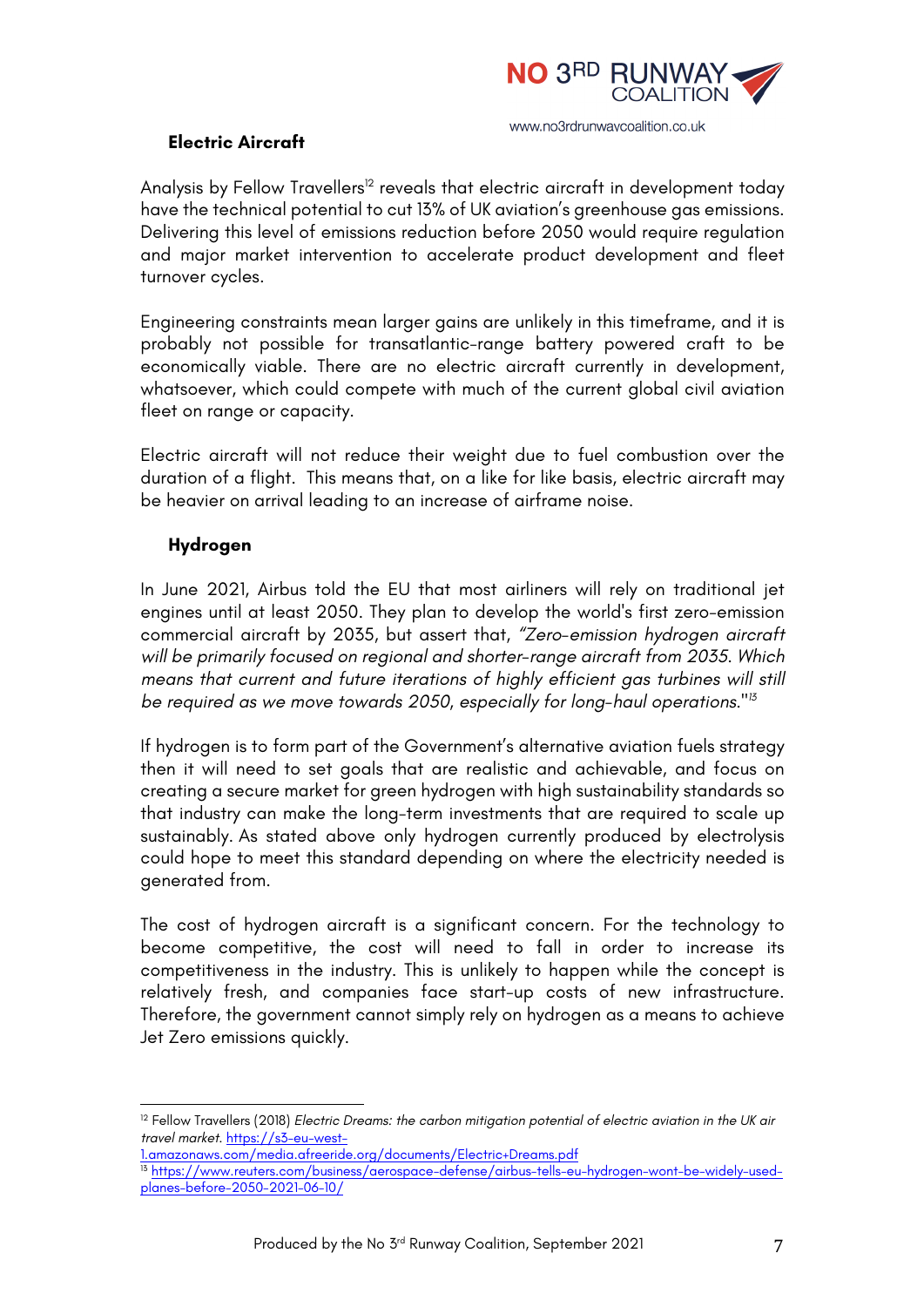

# **10. What further measures are needed to support the transition towards zero emission aviation?**

The introduction of effective demand management measures and the promotion of alternatives to air travel should be accompanied by a tougher regulatory framework for aviation emissions.

## **11. Do you agree or disagree with the overall approach for using carbon markets and greenhouse gas removal methods to drive down CO2 emissions?**

Disagree. The carbon price in the UK ETS remains too low and airlines should not be being given free allowances. The CCC has advised the Government not to use CORSIA as a way to meet our 2050 net zero target.

The cost of SAF will need to fall significantly in order to become competitive enough to challenge kerosene.

# **12. What could be done further or differently to ensure carbon markets and greenhouse gas removal methods are used most effectively?**

Increasing the price of carbon to reflect the true environmental cost. The non-CO2 impacts of aviation should also be monetised and reflected in ticket prices, given the significant impact they have on climate warming.

As identified in the Evidence and Analysis, a key challenge could be to overcome the inability of airlines to effectively modernise their fleets, due to financial or other constraints. This, in turn could impact the deliverability of the Jet Zero aviation.

### **13. Do you agree or disagree with the overall focus on influencing consumers?**

Agree that this is an important first step to providing environmental information.

### **14. What more can government do to support consumers to make informed, sustainable aviation travel choices?**

Aviation taxes should increase in line with those paid by motorists to help generate additional revenue (around £10bn per annum) for the Treasury. It is clear from the advice of the CCC and the International Energy Association that aviation policy needs to include demand management.